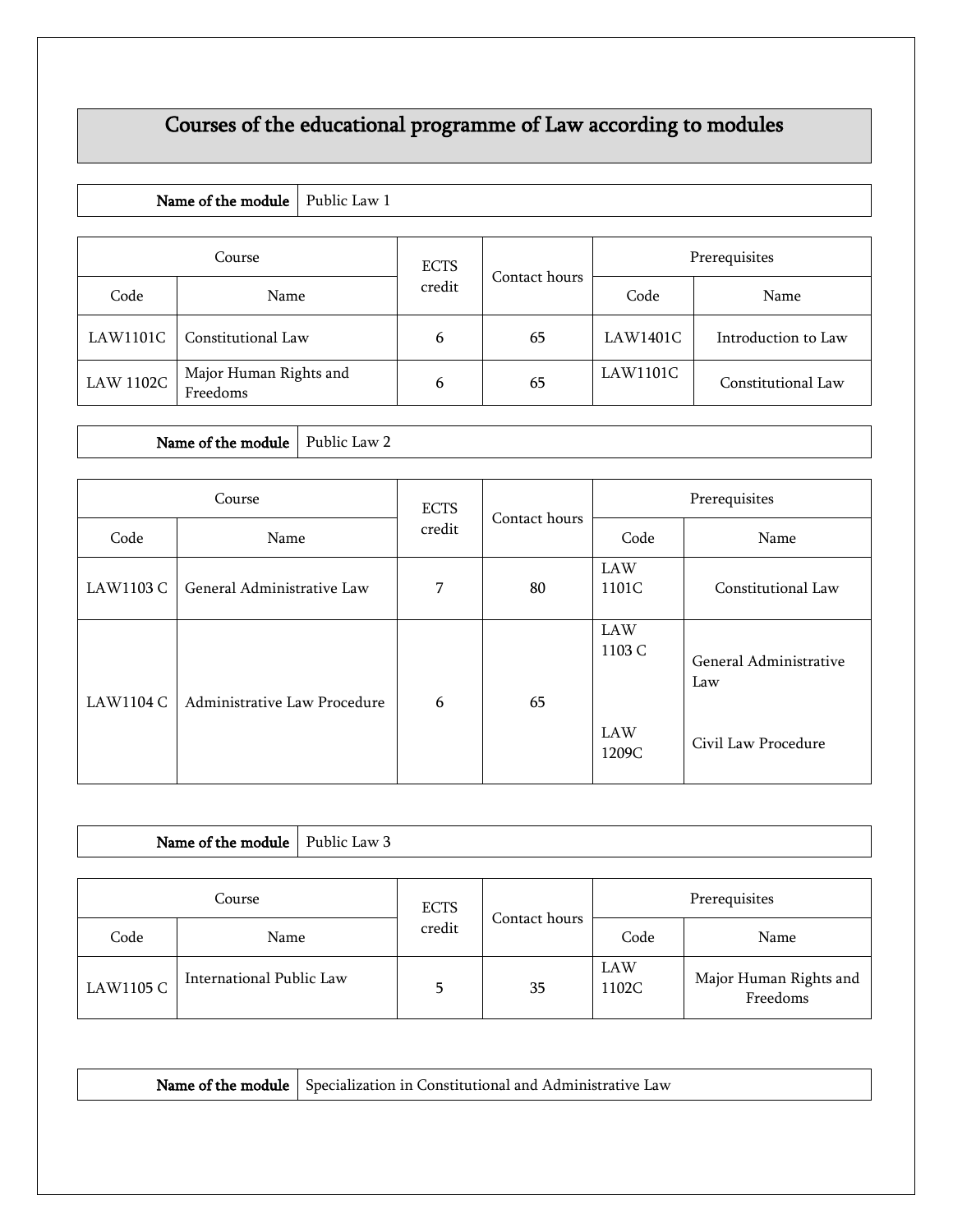| Course           |                                            | <b>ECTS</b> |               | Prerequisites                            |                                                                  |  |
|------------------|--------------------------------------------|-------------|---------------|------------------------------------------|------------------------------------------------------------------|--|
| Code             | Name                                       | credit      | Contact hours | Code                                     | Name                                                             |  |
| <b>LAW1106E</b>  | Constitutional Justice                     | 5           | 35            | $\rm LAW$<br>1102C                       | Major Human Rights and<br>Freedoms                               |  |
| <b>LAW 1107E</b> | Constitutional Law of<br>Foreign Countries | 5           | 35            | <b>LAW</b><br>1102C                      | Major Human Rights and<br>Freedoms                               |  |
| <b>LAW 1108E</b> | Election Law                               | 5           | 35            | <b>LAW</b><br>1103 C                     | General Administrative<br>Law                                    |  |
| <b>LAW1109E</b>  | Municipal Law                              | 5           | 35            | <b>LAW</b><br>1104C                      | Administrative Law<br>Procedure                                  |  |
| <b>LAW 1110E</b> | Parliamentary Law                          | 5           | 35            | $\rm LAW$<br>1103 C                      | General Administrative<br>Law                                    |  |
| <b>LAW1111E</b>  | Police and Nomocracy law                   | 5           | 35            | <b>LAW</b><br>1104C                      | Administrative Law<br>Procedure                                  |  |
| <b>LAW1112E</b>  | Tax Law                                    | 5           | 35            | <b>LAW</b><br>1104C                      | Administrative Law<br>Procedure                                  |  |
| <b>LAW 1113E</b> | Introduction to<br>Environmental Law       | 5           | 50            | <b>LAW</b><br>1104C                      | Administrative Law<br>Procedure                                  |  |
| <b>LAW 1114E</b> | Media Law                                  | 5           | 35            | <b>LAW</b><br>1103 C                     | General Administrative<br>Law                                    |  |
| <b>LAW1115E</b>  | Law of International<br>Organizations      | 5           | 35            | <b>LAW</b><br>1105C                      | International Public Law                                         |  |
| <b>LAW1116E</b>  | International Law of Human<br>Rights       | 5           | 35            | <b>LAW</b><br>1102C                      | Major Human Rights and<br>Freedoms                               |  |
| <b>LAW 1117E</b> | European Law                               | 5           | 35            | $\rm LAW$<br>1105C                       | International Public Law                                         |  |
| <b>LAW1118E</b>  | <b>International Environmental</b><br>Law  | 5           | 35            | $\rm LAW$<br>1105C<br>$\rm LAW$<br>1113E | International Public Law<br>Introduction to<br>Environmental Law |  |

Name of the module  $\vert$  Private Law 1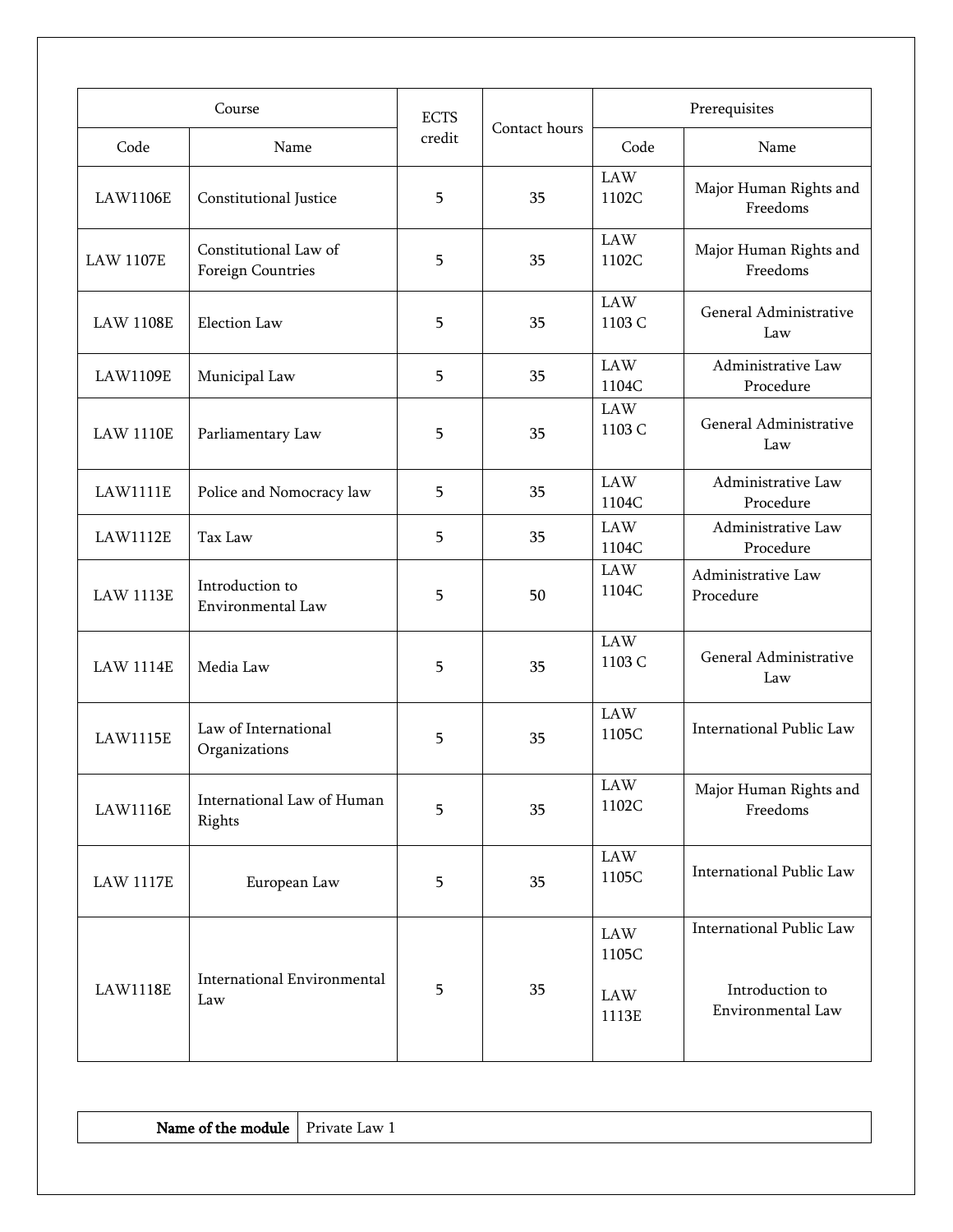| Course          |                                     | <b>ECTS</b> | Contact hours | Prerequisites            |                                     |  |
|-----------------|-------------------------------------|-------------|---------------|--------------------------|-------------------------------------|--|
| Code            | Name                                | credit      |               | Code                     | Name                                |  |
| <b>LAW1201C</b> | Introduction to Civil Law           | 6           | 65            | $\overline{\phantom{a}}$ | $\qquad \qquad$                     |  |
| <b>LAW1202C</b> | Law of Obligation (General<br>part) | 5           | 35            | <b>LAW</b><br>1201C      | Introduction to Civil Law           |  |
| <b>LAW1203C</b> | Contract Law                        | 5           | 50            | <b>LAW</b><br>1202C      | Law of Obligation<br>(General part) |  |

Name of the module  $\vert$  Private Law 2

| Course          |                                   | <b>ECTS</b> | Contact hours | Prerequisites       |                                     |
|-----------------|-----------------------------------|-------------|---------------|---------------------|-------------------------------------|
| Code            | Name                              | credit      |               | Code                | Name                                |
| <b>LAW1204C</b> | Property Law                      | 5           | 35            | LAW<br>1201C        | Introduction to Civil Law           |
| <b>LAW1205C</b> | Law-based Obligation<br>Relations | 5           | 50            | <b>LAW</b><br>1202C | Law of Obligation<br>(General part) |
| <b>LAW1206C</b> | Family and Inheritance Law        | 5           | 50            | <b>LAW</b><br>1202C | Law of Obligation<br>(General part) |

Name of the module  $\vert$  Private Law 3

| Course          |               | <b>ECTS</b> | Contact hours | Prerequisites       |              |
|-----------------|---------------|-------------|---------------|---------------------|--------------|
| Code            | Name          | credit      |               | Code                | Name         |
| <b>LAW1207C</b> | Labor Law     | 5           | 50            | LAW<br>1203C        | Contract Law |
| <b>LAW1208C</b> | Corporate Law | 5           | 35            | <b>LAW</b><br>1203C | Contract Law |

| Name<br>тпе<br>m<br>$\cdots$<br><br>. | .<br>ιw<br>ан<br>.<br>the contract of the contract of the contract of |
|---------------------------------------|-----------------------------------------------------------------------|
|---------------------------------------|-----------------------------------------------------------------------|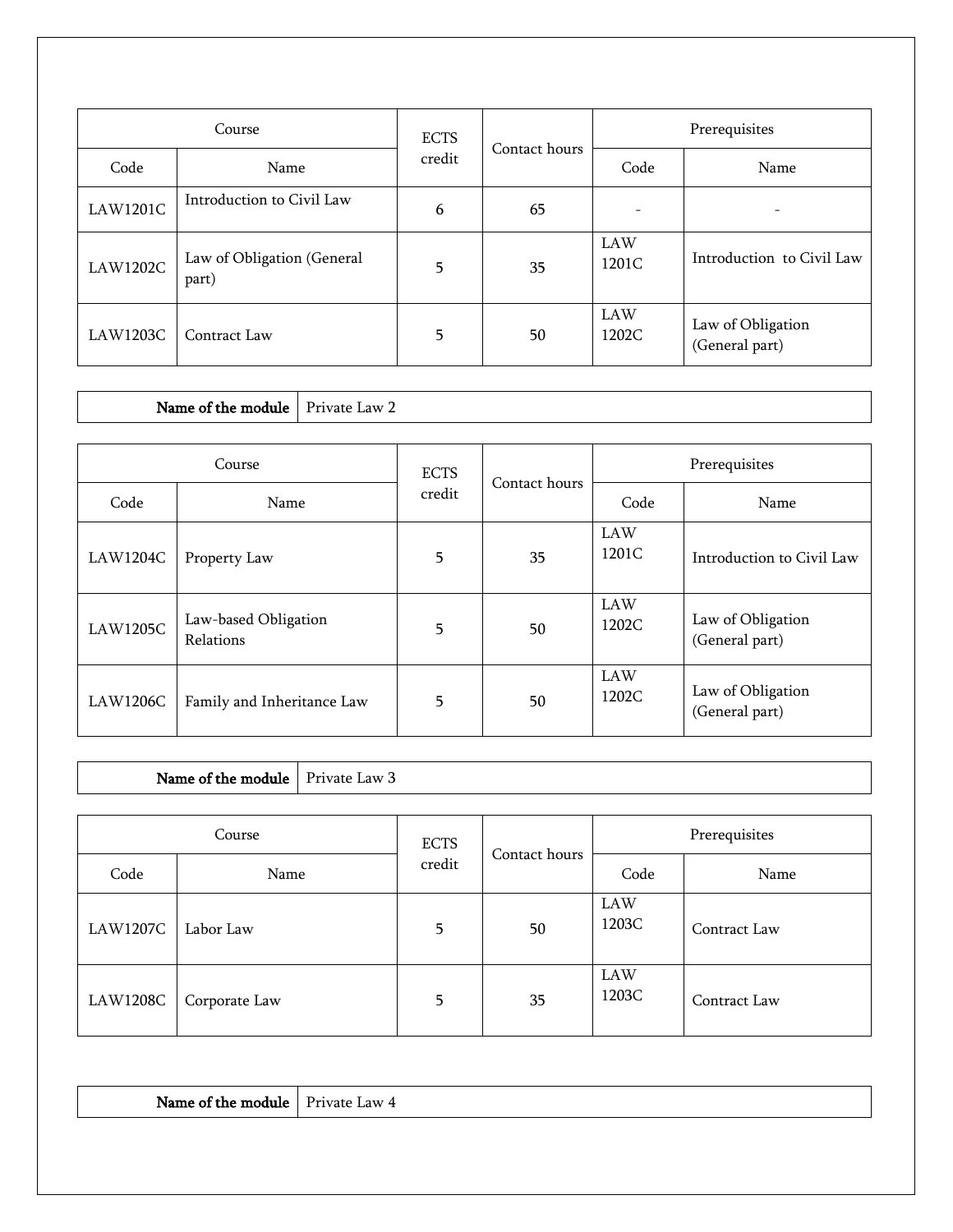| Course   |                     | <b>ECTS</b> |               | Prerequisites |              |
|----------|---------------------|-------------|---------------|---------------|--------------|
| Code     | Name                | credit      | Contact hours | Code          | Name         |
| LAW1209C | Civil Law Procedure | 6           | 65            | LAW<br>1203C  | Contract Law |

#### Name of the module  $\vert$  Specialization in Private Law

| Course          |                           | <b>ECTS</b> | Contact hours | Prerequisites       |                     |  |
|-----------------|---------------------------|-------------|---------------|---------------------|---------------------|--|
| Code            | Name                      | credit      |               | Code                | Name                |  |
| <b>LAW1210E</b> | Deepening of Contract Law | 5           | 50            | <b>LAW</b><br>1203C | Contract Law        |  |
| <b>LAW1211E</b> | Bankruptcy Law            | 5           | 50            | <b>LAW</b><br>1208C | Corporate Law       |  |
| <b>LAW1212E</b> | International Private Law | 5           | 35            | <b>LAW</b><br>1209C | Civil Law Procedure |  |
| <b>LAW1213E</b> | Bank Law                  | 5           | 35            | <b>LAW</b><br>1208C | Corporate Law       |  |
| LAW1214E        | Notary Law                | 5           | 35            | <b>LAW</b><br>1208C | Corporate Law       |  |
| <b>LAW1215E</b> | <b>Executive Law</b>      | 5           | 50            | <b>LAW</b><br>1209C | Civil Law Procedure |  |
| <b>LAW1216E</b> | Intellectual Property Law | 5           | 35            | <b>LAW</b><br>1208C | Corporate Law       |  |

### Name of the module Criminal Law 1

| Course   |                              | <b>ECTS</b> |               | Prerequisites |                     |
|----------|------------------------------|-------------|---------------|---------------|---------------------|
| Code     | Name                         | credit      | Contact hours | Code          | Name                |
| LAW1301C | General Part of Criminal Law |             | 80            | LAW<br>1401C  | Introduction to Law |

Name of the module  $\vert$  Criminal Law 2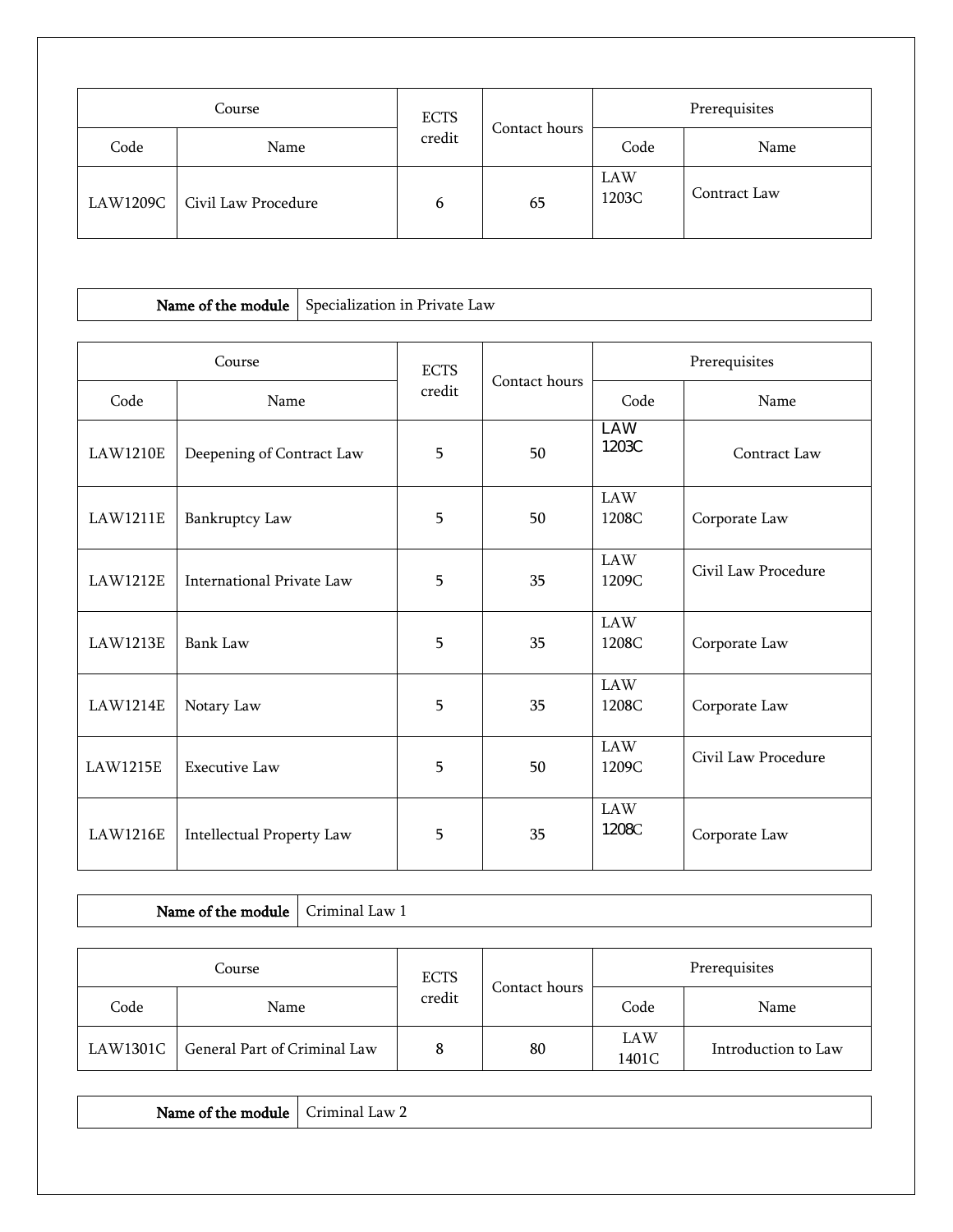| Course          |                                                          | <b>ECTS</b> | Contact hours | Prerequisites       |                                                            |
|-----------------|----------------------------------------------------------|-------------|---------------|---------------------|------------------------------------------------------------|
| Code            | Name                                                     | credit      |               | Code                | Name                                                       |
| LAW1302C        | Private Part of Criminal Law 1<br>(Crime Against Human)  | 6           | 65            | <b>LAW</b><br>1301C | General Part of Criminal<br>Law                            |
| <b>LAW1303C</b> | Private Part of Criminal Law 2<br>(Other types of crime) | 6           | 65            | <b>LAW</b><br>1302C | Private Part of Criminal<br>Law 1 (Crime Against<br>Human) |

## Name of the module  $\vert$  Criminal Law 3

| Course          |                        | <b>ECTS</b> | Contact hours | Prerequisites |                                                             |
|-----------------|------------------------|-------------|---------------|---------------|-------------------------------------------------------------|
| Code            | Name                   | credit      |               | Code          | Name                                                        |
| <b>LAW1304C</b> | Criminal Law Procedure | 6           | 65            | LAW<br>1303C  | Private Part of Criminal<br>Law 2 (Other types of<br>crime) |
| <b>LAW1305C</b> | Criminology            | 5           | 50            | LAW<br>1303C  | Private Part of Criminal<br>Law 2 (Other types of<br>crime) |

Name of the module  $\vert$  Specialization in Criminal Law

| Course           |                                                                                           | <b>ECTS</b> |               | Prerequisites       |                                                             |  |
|------------------|-------------------------------------------------------------------------------------------|-------------|---------------|---------------------|-------------------------------------------------------------|--|
| Code             | Name                                                                                      | credit      | Contact hours | Code                | Name                                                        |  |
| <b>LAW1306E</b>  | Deepening of the General Part<br>of Criminal Law (Causative<br>Relations in Criminal Law) | 5           | 50            | <b>LAW</b><br>1303C | Private Part of Criminal<br>Law 2 (Other types of<br>crime) |  |
| <b>LAW1307E</b>  | Criminalistics                                                                            | 5           | 35            | <b>LAW</b><br>1304C | Criminal Law Procedure                                      |  |
| <b>LAW1308E</b>  | Aspects of Fighting against<br>Organized Crime                                            | 5           | 35            | <b>LAW</b><br>1305C | Criminology                                                 |  |
| <b>LAW1309E</b>  | Penal Law                                                                                 | 5           | 35            | <b>LAW</b><br>1304C | Criminal Law Procedure                                      |  |
| <b>LAW 1310E</b> | New Standards of Procedural<br>Documents                                                  | 5           | 50            | <b>LAW</b><br>1304C | Criminal Law Procedure                                      |  |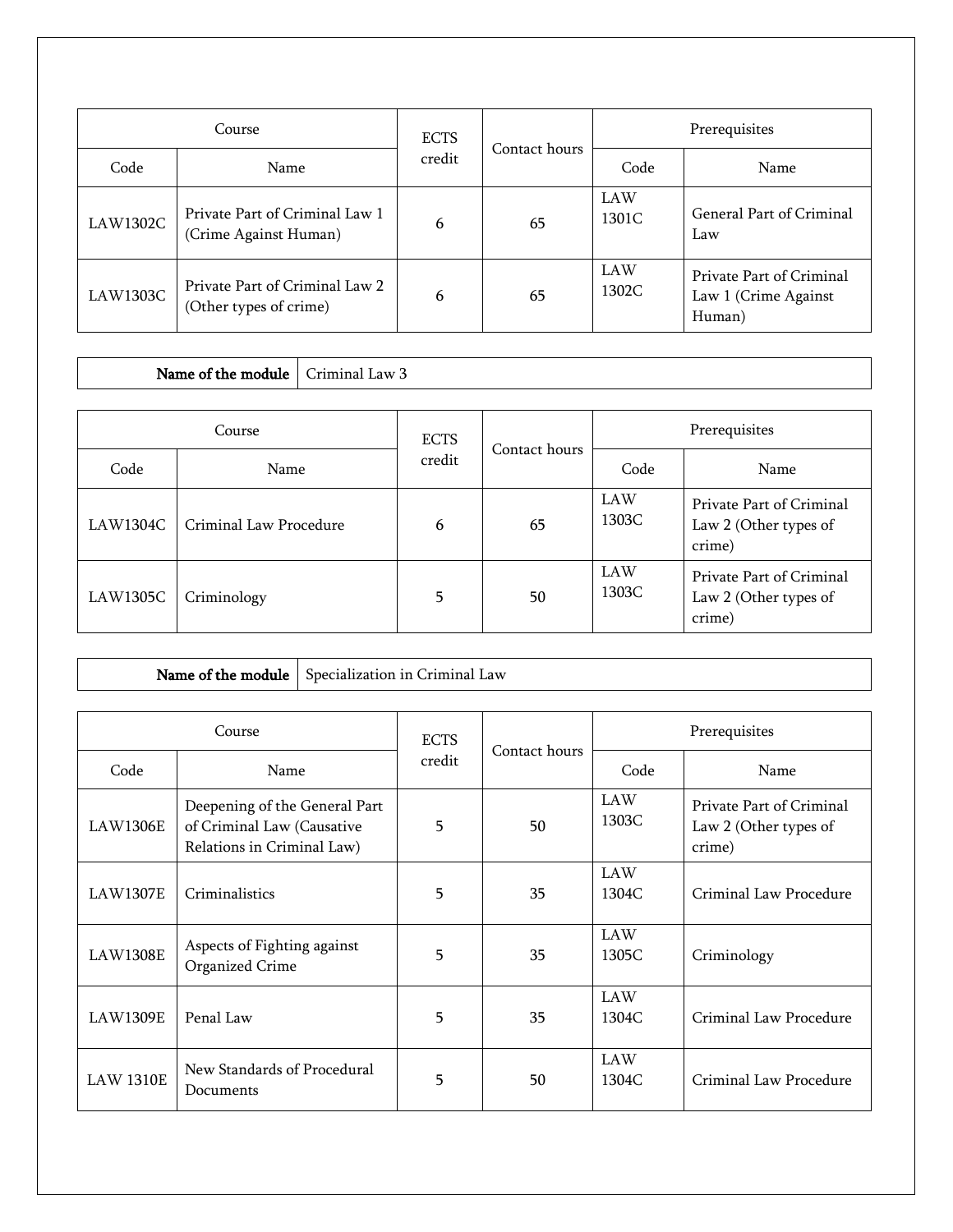| LAW1311E | International Criminal Law                                        | 5 | 50 | <b>LAW</b><br>1304C | Criminal Law Procedure                                      |
|----------|-------------------------------------------------------------------|---|----|---------------------|-------------------------------------------------------------|
| LAW1312E | Forensic Medicine                                                 | 5 | 50 | <b>LAW</b><br>1304C | Criminal Law Procedure                                      |
| LAW1313E | Forensic Psychiatry                                               | 5 | 50 | <b>LAW</b><br>1303C | Private Part of Criminal<br>Law 2 (Other types of<br>crime) |
| LAW1314E | Studying and Research of<br>Crimes with Criminological<br>Methods | 5 | 35 | <b>LAW</b><br>1305C | Private Part of Criminal<br>Law 2 (Other types of<br>crime) |

Name of the module Fundamentals and Methods of Law 1

| Course   |                         | <b>ECTS</b> | Contact hours | Prerequisites            |      |
|----------|-------------------------|-------------|---------------|--------------------------|------|
| Code     | Name                    | credit      |               | Code                     | Name |
| LAW1401C | Introduction to Law     |             | 50            | $\overline{\phantom{a}}$ |      |
| LAW1402C | History of Georgian Law |             | 50            | ۰                        |      |

|                 | Name of the module                                    | Fundamentals and Methods of Law 2 |                       |               |                                            |                                                            |
|-----------------|-------------------------------------------------------|-----------------------------------|-----------------------|---------------|--------------------------------------------|------------------------------------------------------------|
|                 | Course                                                |                                   |                       |               |                                            | Prerequisites                                              |
|                 |                                                       |                                   | <b>ECTS</b><br>credit | Contact hours |                                            |                                                            |
| Code            | Name                                                  |                                   |                       |               | Code                                       | Name                                                       |
| <b>LAW1403E</b> | Methods of Law                                        |                                   | 3                     | 35            |                                            |                                                            |
| <b>LAW1404E</b> | Fundamentals of the<br>Philosophy of Law              |                                   | 3                     | 35            |                                            |                                                            |
| <b>LAW1405E</b> | Customary Law                                         |                                   | 3                     | 35            | <b>LAW</b><br>1402C                        | History of Georgian Law                                    |
| <b>LAW1406E</b> | Sociology of Law                                      |                                   | 3                     | 35            | <b>LAW</b><br>1401C                        | Introduction to Law                                        |
| <b>LAW1407E</b> | Moot (Civil Law)<br>Moot (Criminal Law)               |                                   | 3                     | 50            | <b>LAW</b><br>1209C<br><b>LAW</b><br>1304C | Civil Law Procedure<br>Criminal Law Procedure              |
| <b>LAW1408E</b> | Methods of Discussing Special<br>Cases (Criminal Law) |                                   | $\overline{3}$        | 50            | LAW<br>1302C                               | Private Part of Criminal<br>Law 1 (Crime Against<br>Human) |